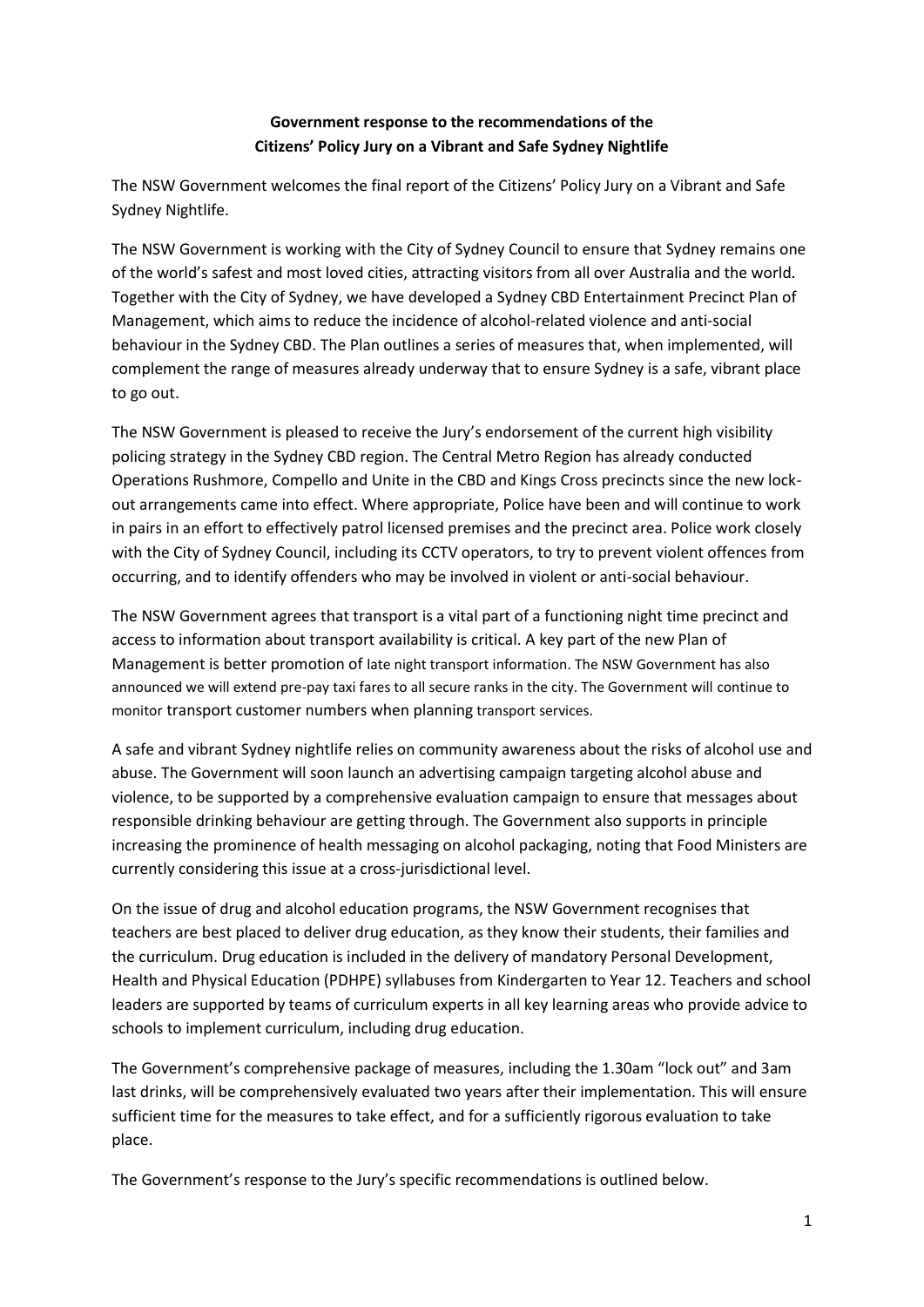#### **Diversity**

**Recommendation 1: The Jury supports the City of Sydney Council night time city unit to oversee the implementation of varied night-time entertainment options that are suitable for a range of age groups and cultures.**

**This unit will streamline and assist organisers to provide night-time events such as** 

- o **art installations / exhibitions**
- o **food markets**
- o **'pop ups' e.g. retail, food, music**
- o **night time libraries**
- o **utilisation of shop fronts for out of hours events e.g. markets, buskers**
- o **incentives to encourage innovation.**

Supported in principle.

The City of Sydney Council has specialist staff who work in Events, Business Precincts, Culture and Creativity who are responsible for delivering this. The City's Night Time unit coordinates this work. Destination NSW is the lead government agency for the NSW tourism and major events sectors. Its role is to market Sydney and NSW as one of the world's premier tourism and major events destinations.

**Recommendation 2: The Jury recommends the prioritisation of new public toilets, creative and functional lighting, better way-finding, improved pedestrian experience and street art.**

Supported in principle.

**Recommendation 3: The Jury recommends the City of Sydney commit budget to support night time innovation and diversity.**

Supported in principle.

**Recommendation 4: The Jury recommends the NSW Government collaborate with the City of Sydney and provide financial and regulatory support for night time activities: small and major.**

Supported in principle.

Any proposals will be considered individually and assessed on merit.

**Recommendation 5: The Jury supports the Department of Planning and Infrastructure streamlining approval processes and reducing red tape in the assessment and development approvals for events, festivals etc.**

**To further strengthen and fasten the approval process and encourage diverse events, in the evening, the Jury recommends that the NSW Government establish a 'Night time events coordinator' department specifically aimed at encouraging and rewarding existing outlets to extend their trading hours and inviting more diverse night time vendors/ buskers/ entertainers to Sydney streets at night.**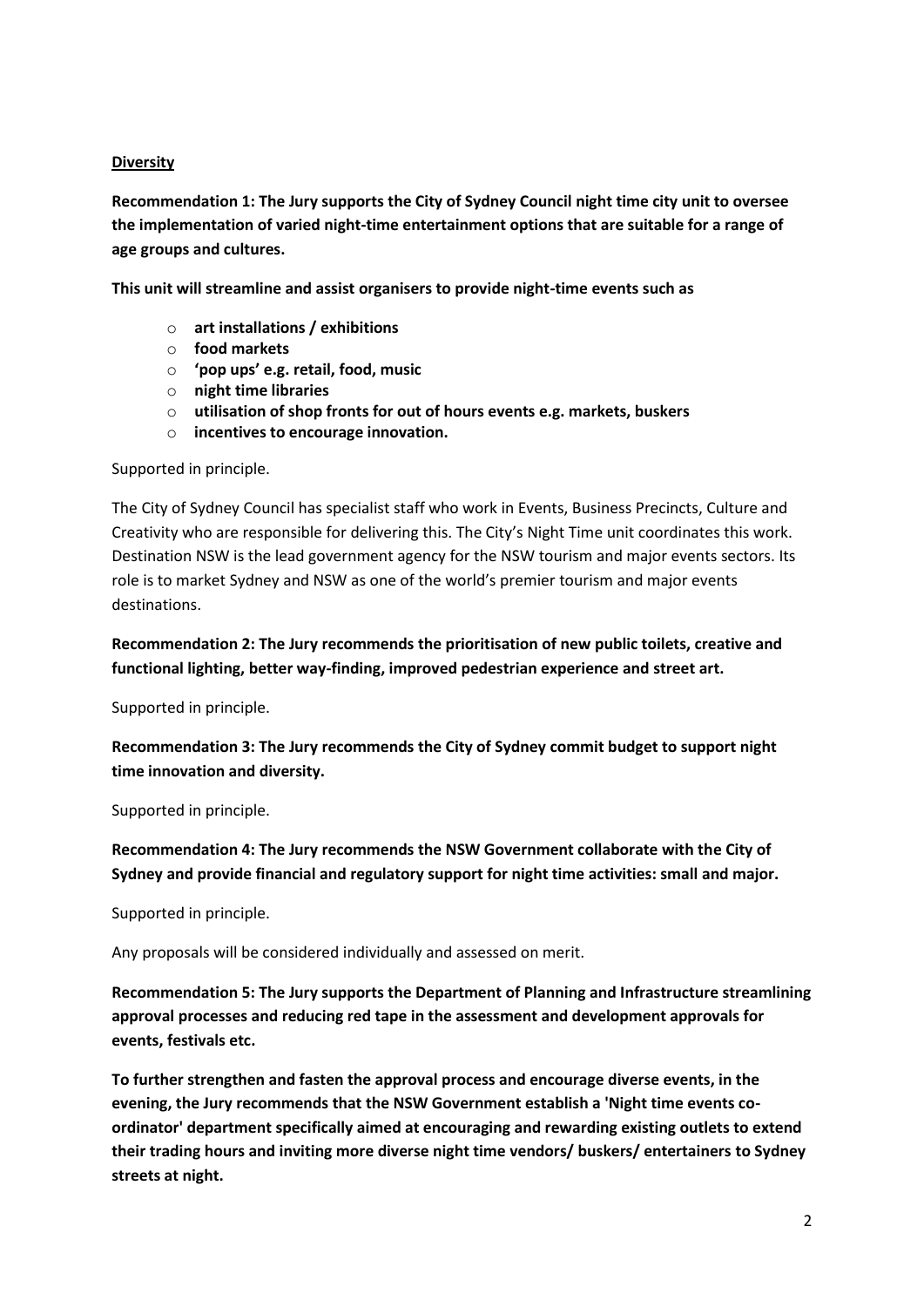Supported.

A range of activities and minor developments associated with events benefit from streamlined approval processes under *State Environmental Planning Policy (Exempt and Complying Development Codes) 2008*.

The Department of Planning and Environment does not have a role in events coordination. As outlined above, the City of Sydney has specialist staff that coordinate night-time events.

## **Recommendation 6: The Jury recommends the City of Sydney install more water refill stations/bubblers in the public domain to allow people to hydrate.**

Supported in principle.

### **Transport**

**Recommendation 7: The Jury supports the recent increase and availability of Night-ride services, during the hours of midnight and 4am. The Jury further and unanimously recommends state government:**

- **continue to run all Sydney inner city suburban bus services along their usual routes from 11pm to 5am in conjunction with more frequent night-ride buses for patrons needing to get home to the outer Sydney suburbs on Fri and Sat nights**
- **establish a further two night-ride bus collection points/ hubs in high density licensed areas of the entertainment precincts**
- **introduce new sprint (limited stops) services will run from new hubs to get people home more quickly to population hubs outside of the LGA**
- **better promote the amendment to the Passenger Transport Act to encourage private operators to run shuttle services from late night hubs**
- **establish taxi ranks/ mini bus/ shuttle services/connecting transport hubs for patrons when they get off the night ride bus in the outer city suburbs, to take them home to their door safely.**

#### Noted.

There are about 400 train and bus services which leave the Sydney CBD between midnight and 5am on Friday and Saturday nights for customers to get home.

This Government has introduced more than 100 extra all-night bus services each week and introduced two new routes to Carlingford and Richmond in Sydney's west.

Under "Sydney's Bus Future", the NSW Government is redesigning bus services to meet current and future customer needs. For the first time, all bus services, including NightRide services, will be planned in an integrated way as part of the integrated transport network. Service improvements will be considered as part of this planning process.

Transport for NSW would be happy to consider applications from commercial bus operators who are seeking to run shuttle services from late night hubs.

The CBD Plan of Management includes the extension of pre-paid fares to all secure taxi ranks in the CBD, to be available for all taxi fares after 9pm.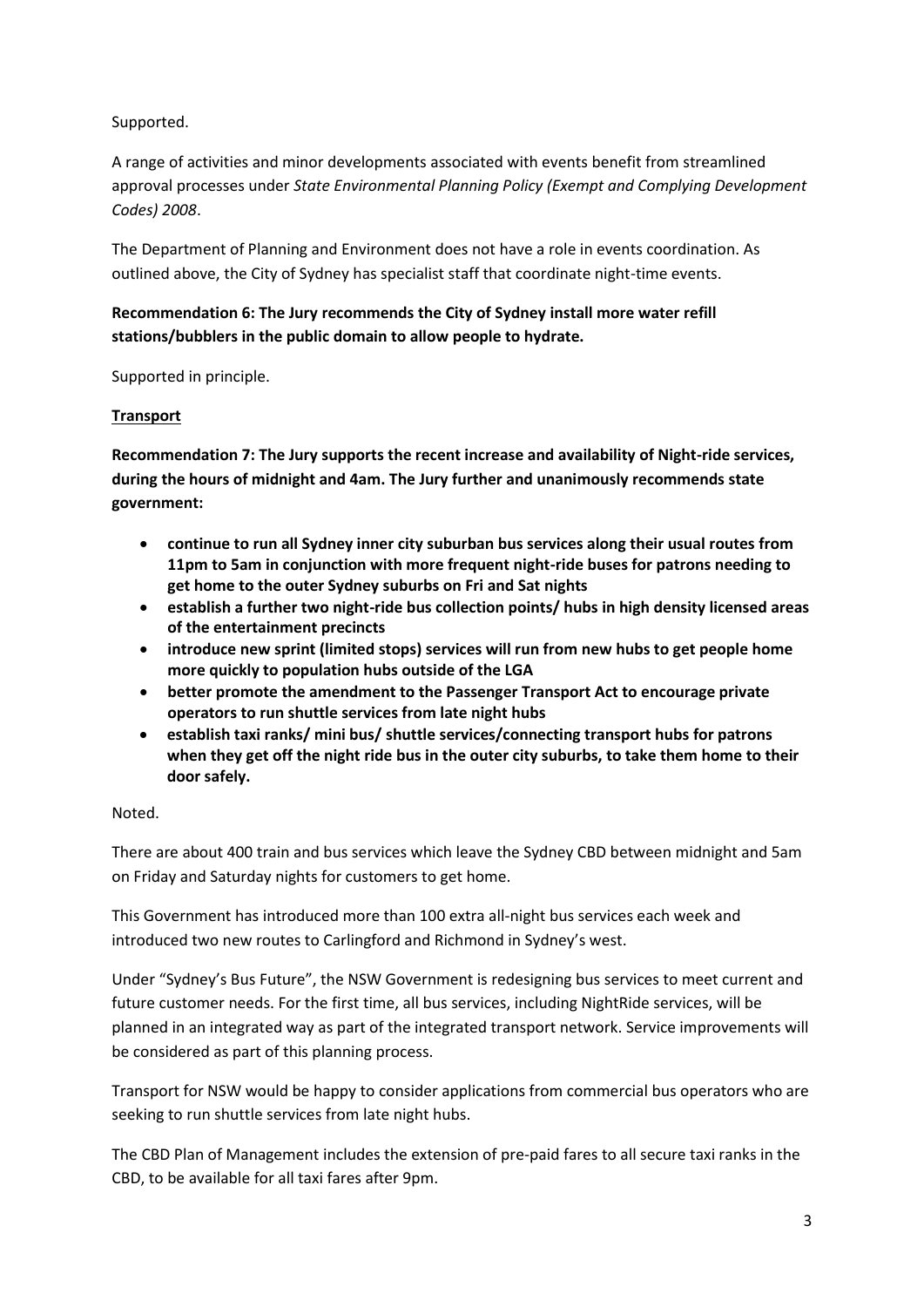The establishment of taxi zones in outer suburbs is usually managed by councils as the local road authority.

**Recommendation 8: The Jury recommends the NSW Government research patron numbers between midnight and 5am and investigate the opportunity to increase late night trains i.e. train services to start one hour earlier than they currently do.**

Noted.

Service improvements to overnight public transport services are considered in an integrated manner as part of the service planning process. This process considers a range of factors, including a review of existing services, current and forecast demand, strategic directions and safety.

**Recommendation 9: The Jury recommends the NSW Government increase coverage of night time bus services to meet demand during the week in active night time areas e.g. theatres.**

Noted.

Under "Sydney's Bus Future", the NSW Government is redesigning bus services to meet current and future customer needs. For the first time, all bus services, including NightRide services, will be planned in an integrated way as part of the integrated transport network. Service improvements will be considered as part of this planning process.

**Recommendation 10: The Jury recommends additional services (bus and train) should be partly funded through the revenue from licensed premises' Risk Based Licensing fee and/or find other sources of revenue to fund these services.**

Not supported.

In February 2014, the NSW Government announced the introduction of risk based, periodic licensing fees for liquor licences from the 2014-2015 financial year. These licence fees will be applied to liquor licences across the state on an annual basis. The revenue generated by this scheme will therefore be drawn from across the state and it would be inequitable to apply these funds to Sydney measures only. The revenue will be used, in the first instance, to partially fund the Office of Liquor, Gaming and Racing and meet the costs of regulating the liquor industry. The Government has already agreed that a portion of the revenue will be used to fund specific measures associated with the Sydney CBD Entertainment Precinct.

The scheme is to be reviewed 3 years after commencement and the Government will reconsider allocation of funds generated from the periodic licensing scheme at that time.

**Recommendation 11: The Jury recommends the NSW Government make information about availability of all services clearly visible throughout the transport system and on mobile devices, including extra well trained transport marshals at the hubs to provide information about transport services.**

Supported in part.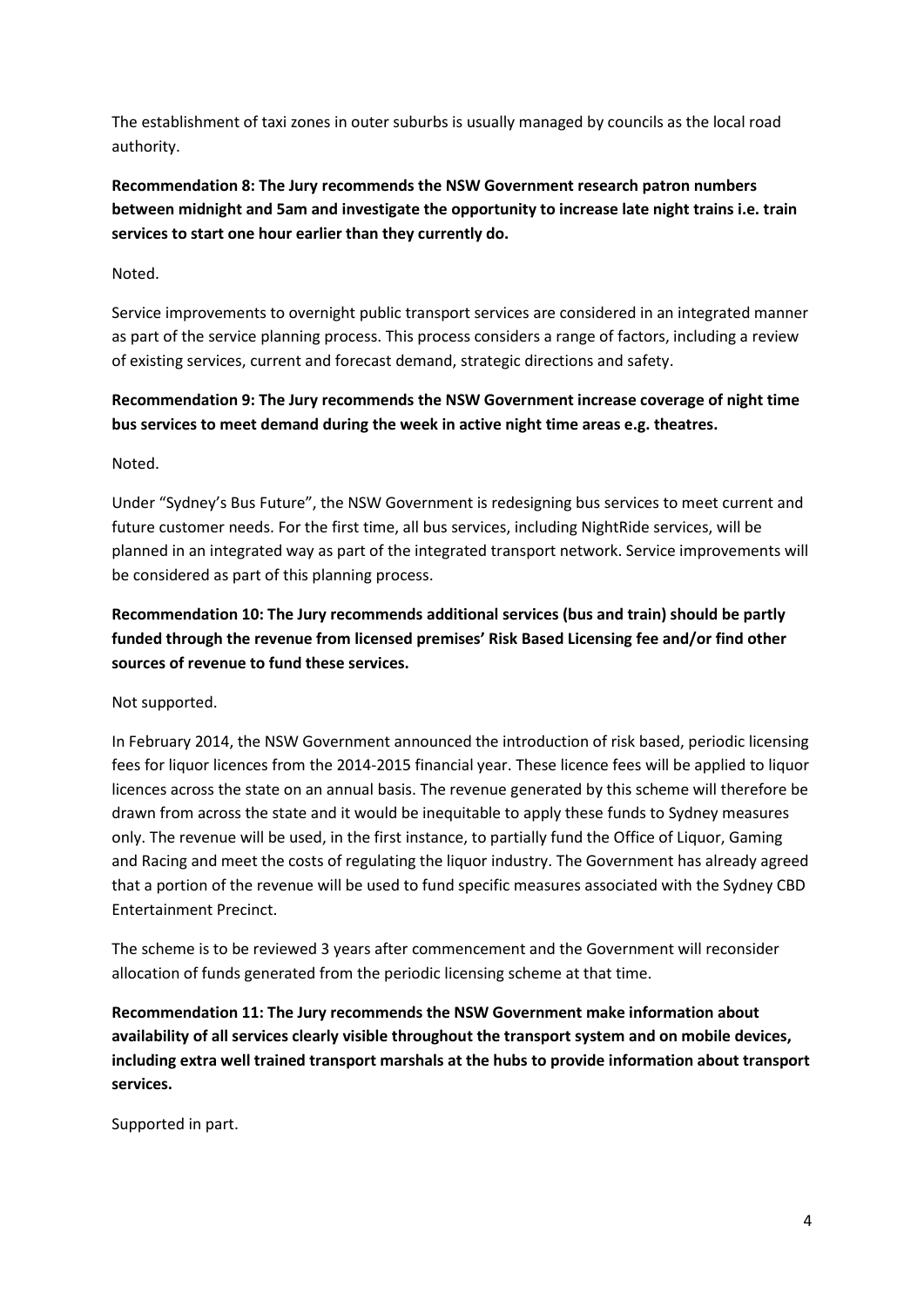The Sydney CBD Entertainment Precinct Plan of Management will include more late night transport information. Extra transport marshals are not supported at this time. Transport for NSW already offers a number of real time apps with public transport information for customers in partnership with app developers.

## **Recommendation 12: The Jury recommends implementation of the RMIT (Melbourne University) transport app 'UrNav' for Sydney.**

Supported in principle. Transport for NSW currently shares data with developers of real time transport apps.

#### **Police and Safety**

**Recommendation 13: The Jury endorses the direction of NSW Police to increase visibility and coverage in the night time precincts and surrounding areas by:**

- **encouraging patrolling in pairs or threes, when appropriate**
- **establishing pop-up Police shop fronts (booths, stands, caravans etc.) in high risk areas.**

Supported in principle.

Police will continue to conduct operations and utilise high visibility policing in the CBD Precinct.

The Central Metro Region has already conducted Operation Rushmore, Compello and Unite in the CBD & Kings Cross Precincts since the 1.30am lock out and 3am last drinks legislation came into effect. These types of operations will continue to be conducted in addition to normal taskings by local Police. Where appropriate, Police have been and will continue to work in pairs in an effort to effectively patrol licensed premises and the precinct area.

Police in the CBD Precinct will continue to utilise Mobile Command Buses in hotspot areas and during late night peak times.

# **Recommendation 14: The Jury supports the current City of Sydney Precinct ambassadors program and recommends an extension to a year round service.**

Supported in principle.

**Recommendation 15: The Jury acknowledges the City of Sydney and NSW Government efforts in the use of CCTV to prevent and detect crime and recommend that they continue to increase CCTV cameras and staff monitoring of cameras based on NSW Police recommendations and community needs.**

## Supported.

NSW Police currently work with the City of Sydney, which is responsible for monitoring CCTV footage as part of the CCTV Street Safety Program. During operations conducted in the CBD precinct, Police liaise with the City of Sydney CCTV operators in an effort to prevent violent offences occurring and to identify offenders who may be involved in criminal or anti-social behaviour.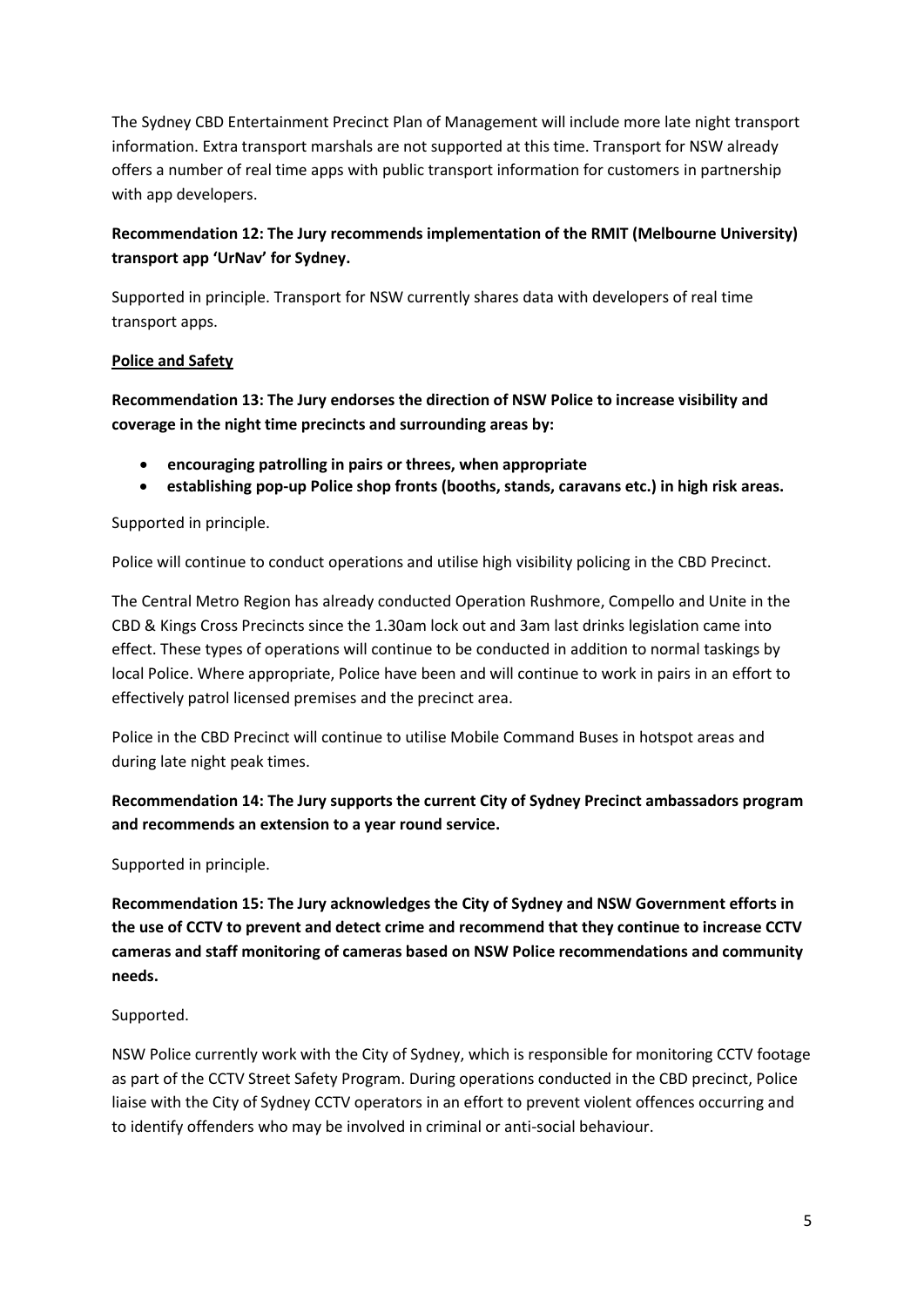**Recommendation 16: The Jury recommends that the City of Sydney and other agencies install new signage to increase awareness of CCTV cameras.**

Supported.

The CBD Precinct Plan of Management will include new CCTV signage.

#### **Education and media**

**Recommendation 17: The Jury endorses the planned NSW Government multi-million dollar community awareness campaign to address the culture of binge drinking and the associated drug and alcohol-fuelled violence. The Jury recommends that the campaign will be actively promoted:**

- **throughout all licensed venues, take away liquor outlets,**
- **through all social media, television, newspapers, magazines, radio, billboards, drink coasters**
- **at sporting events and be a statewide initiative.**

**The Jury recommends that campaign also address the damaging effects, both short and long term, alcohol abuse can have on a person's health. The Jury recommends that the campaign be rolled out as a high profile campaign for an initial 12 months, then it be ongoing, regularly evaluated for effectiveness. The funding for this ongoing campaign should be a dedicated high priority annual budget item.**

Supported.

A NSW Government advertising campaign is currently under development. Once implemented, the campaign will also be comprehensively evaluated.

## **Recommendation 18: The Jury recommends an increase the prominence of health messaging on alcohol packaging to raise awareness of health risks of alcohol consumption.**

Supported in Principle.

Food Ministers from all jurisdictions considered the issue of warning messages on alcoholic products as part of their response to recommendations arising from the independent review of food labelling law and policy conducted in 2011 (Labelling Logic).

With regard to placing generic warning messages on alcohol labels, Food Ministers acknowledged recent industry initiatives to implement voluntary labelling schemes and have sought the advice of the Standing Council on Health on the efficacy of generic alcohol warnings in relation to a comprehensive national campaign on the public health problems of alcohol. This work is still ongoing.

With regard to placing pregnancy warning messages on packaged alcoholic products, Food Minsters will consider an evaluation of voluntary pregnancy warning labelling on packaged alcoholic product in June 2014. This will include a detailed cost benefit analysis.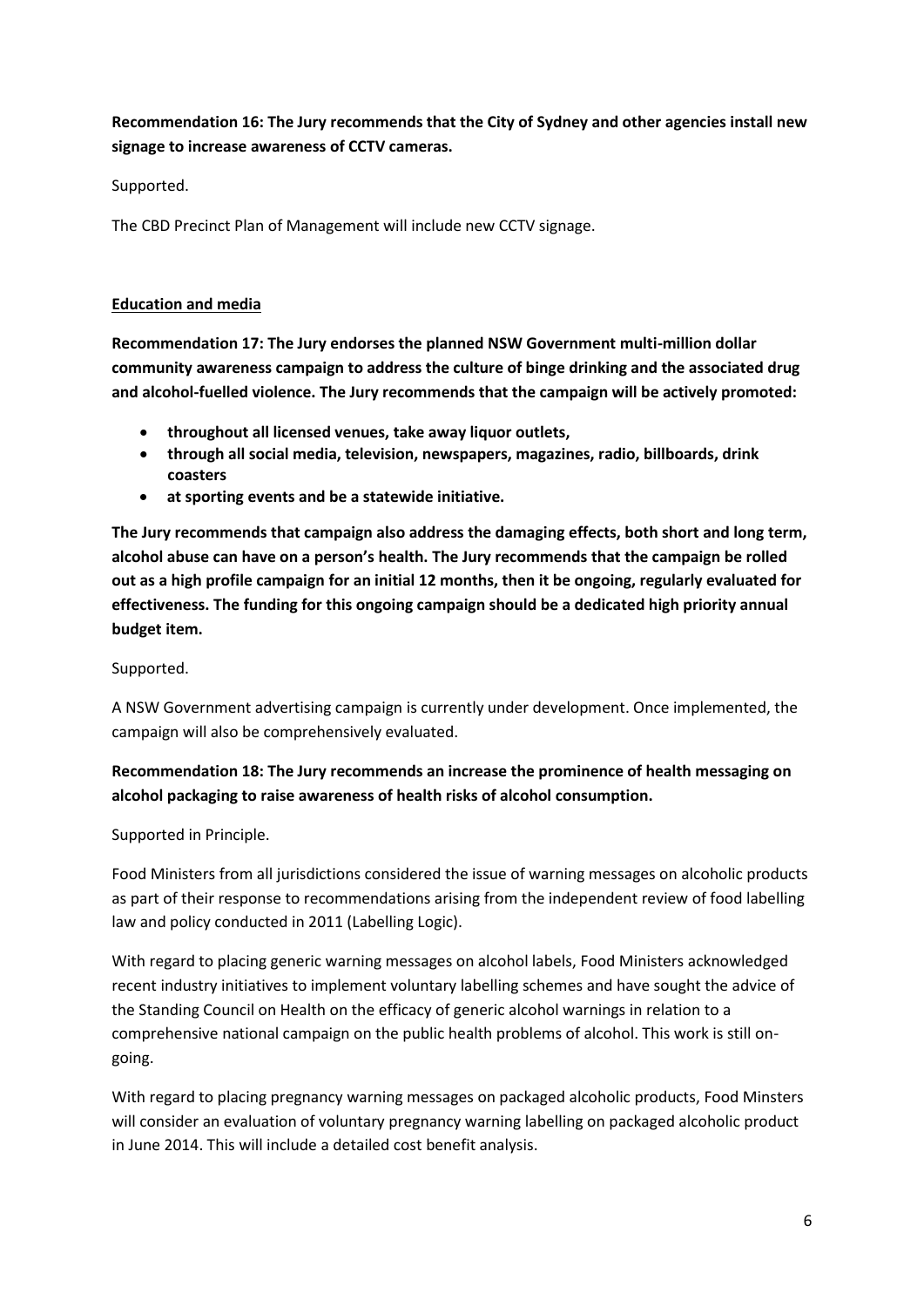Following consideration of the evaluation report, all Food Ministers will then determine an appropriate course of action for pregnancy warning labelling on packaged alcoholic products across Australia.

**Recommendation 19: The Jury recommends the full restoration of funding to the NSW Education Department Drug and Alcohol Unit to improve and mandate drug and alcohol education programs across all NSW primary and secondary schools. The program will include:**

**• external experts to educate students on the harmful effects of drugs and alcohol**

**• helping students to develop life skills and resilience (based on the World Health Organisation recommendations) to reduce the propensity to abuse alcohol and drugs.**

**The Jury recommends that the NSW Mental Health Drug and Alcohol Unit should collaborate with NSW Education to develop this program.**

#### Not supported.

Drug education is included in the delivery of mandatory Personal Development, Health and Physical Education (PDHPE) syllabuses from Kindergarten to Year 10. There are a wide variety of schoolbased alcohol education programs offered within government and non-government schools for students in years 11 and 12, including the mandatory government school course *Crossroads: A personal development and health education course*, which includes drug and alcohol education. Teachers are best placed to deliver drug education. They know their students, their families and the curriculum. They understand student learning and social and emotional needs.

Research indicates that the use of external experts, including former drug addicts, is ineffective in educating students about the harmful effects of drugs. When delivered in isolation, there is no evidence to suggest the effectiveness of short-term or one-off drug education programs.

**Recommendation 20: The Jury recommends the NSW Government advocate to the Federal Government to remove alcohol advertising on TV networks, cable and radio prior to 10pm to reduce exposure to young people and a prominent health message be inserted at the end of any alcohol advertisement.**

#### Noted.

Alcohol advertising is primarily a Commonwealth responsibility and is best supported by a nationally agreed approach with industry. The impact on alcohol businesses and organisations that receive sponsorship from the alcohol industry would also need to be considered.

#### **Lockouts and Licensing**

**Recommendation 21: The Jury supports the independent statutory review of the effectiveness of the lock out and trading controls in terms of the social, economic, health and crime impacts and recommends that it be conducted in 12 months rather than the proposed 24 months. The outcomes of this review are to be made publicly available.**

Noted.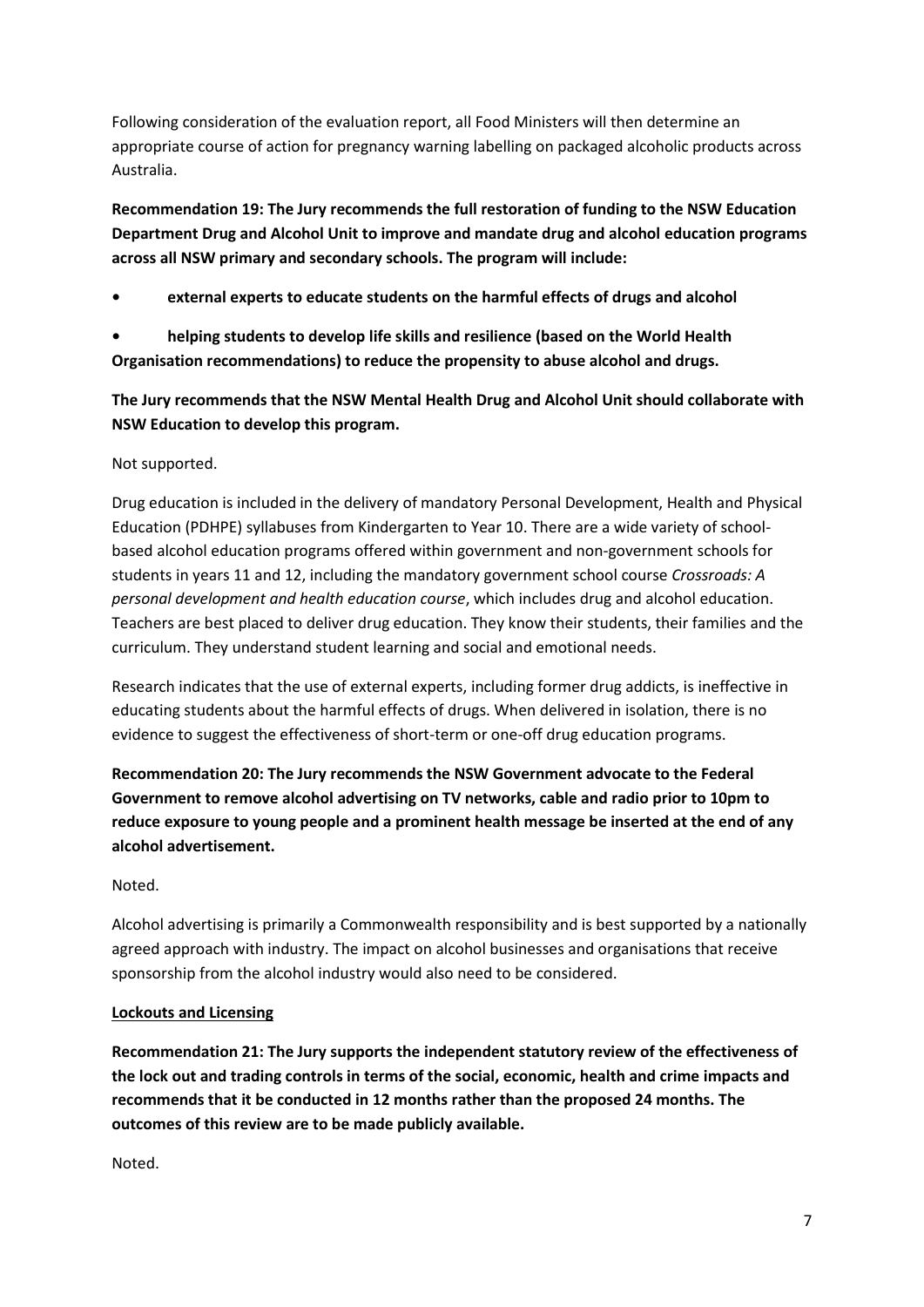The NSW Government will continue to monitor the implementation of various measures it introduced from February 2014 to address drug and alcohol fuelled violence on our streets, including the introduction of a 1:30am "lock-out" and 3am "cease of service" restriction applying to venues located within the Sydney CBD Entertainment and Kings Cross Precincts. These measures are being monitored on an ongoing basis to determine if changes are required.

# **Recommendation 22: The Jury recommends that exemptions be available for venues to the "lockout" and other trading restrictions, based on good behaviour, no incidents, and proven lower risk to public safety. This makes it financially favourable for the venue to police itself.**

### Not supported.

In February 2014 NSW Government announced the introduction of a 1:30am "lock-out" and 3am "cease of service" restriction applying to venues located within the Sydney CBD Entertainment and Kings Cross Precincts. As part of those amendments to the Liquor Act, the Secretary of NSW Trade & Investment was given the power to consider and approve applications for exemption from the requirement, where the licensee is able to establish that:

- *a) the exemption is unlikely to result in an increase in the level of alcohol-related violence or anti-social behaviour or other alcohol-related harm in the Sydney CBD Entertainment precinct; and*
- *b) measures other than the specified condition to which the exemption relates are in place on the CBD subject premises and that such measures will be effective in reducing the risk of alcohol-related violence or anti-social behaviour on or about the subject premises. (Clause 53ZA(2), Liquor Regulation 2008)*

It is acknowledged that the availability of exemptions may be beneficial to the night time economy. However these requirements purposefully set a high bar which must be met so that the Government's policy objective in introducing the requirements is not undermined.

Exemption applications are accepted by the Office of Liquor, Gaming and Racing on behalf of the Secretary.

**Recommendation 23: The Jury supports the NSW Government increasing the number of Office of Liquor, Gaming and Racing (OLGR) inspectors to enforce RSA regulations in high-risk licensed premises in Sydney on Friday and Saturday nights and recommends that enforcement continues.**

#### Supported.

**Recommendation 24: The Jury supports the introduction of an annual periodic risk based licensing fee for licensed premises and recommends that NSW Government follow best practice from ACT and Victorian models for risk based licensing fees, as outlined in NAAPA's submission to the review of the NSW Liquor Act.**

#### Supported.

A risk based periodic licensing scheme will be introduced from July 2014.